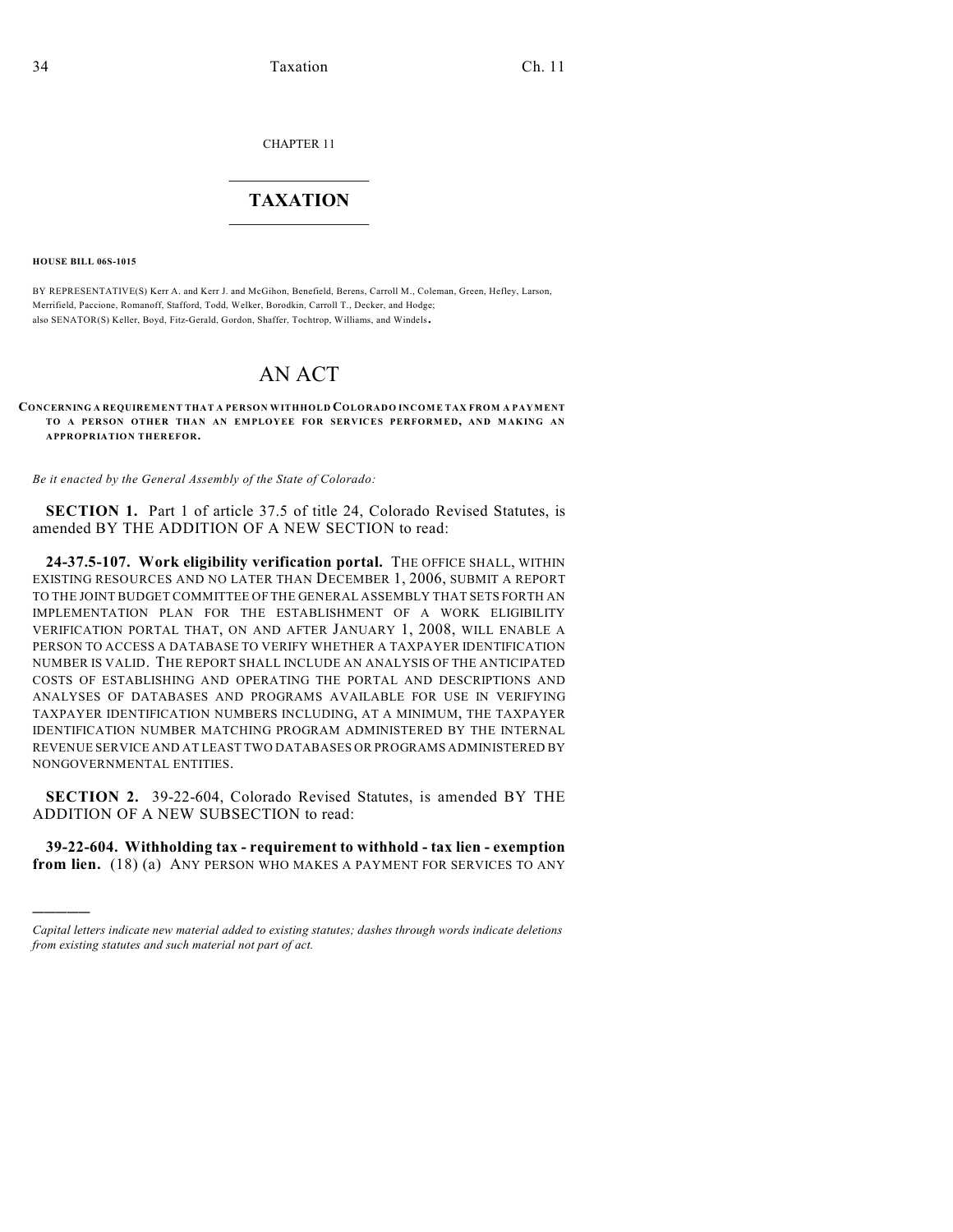## Ch. 11 Taxation 35

NATURAL PERSON THAT IS NOT OTHERWISE SUBJECT TO STATE INCOME TAX WITHHOLDING BUT THAT REQUIRES AN INFORMATION RETURN, INCLUDING BUT NOT LIMITED TO ANY PAYMENT FOR WHICH INTERNAL REVENUE SERVICE FORM 1099-B, 1099-DIV, 1099-INT, 1099-MISC, 1099-OID, OR 1099-PATR, THE ISSUANCE OF ANY OF WHICH ALLOWS TAXPAYER IDENTIFICATION NUMBER VERIFICATION THROUGH THE TAXPAYER IDENTIFICATION NUMBER MATCHING PROGRAM ADMINISTERED BY THE INTERNAL REVENUE SERVICE, OR ANY OTHER VERSION OF FORM 1099 IS REQUIRED, SHALL DEDUCT AND WITHHOLD STATE INCOME TAX AT THE RATE OF FOUR AND SIXTY-THREE ONE-HUNDREDTHS PERCENT IF THE PERSON WHO PERFORMED THE SERVICES:

(I) FAILS TO PROVIDE A VALIDATED TAXPAYER IDENTIFICATION NUMBER; OR

(II) PROVIDES AN INTERNAL REVENUE SERVICE-ISSUED TAXPAYER IDENTIFICATION NUMBER ISSUED FOR NONRESIDENT ALIENS.

(b) ANY PERSON OTHER THAN A NATURAL PERSON AND ANY NATURAL PERSON WHO IN THE COURSE OF CONDUCTING A TRADE OR BUSINESS AS A SOLE PROPRIETOR MAKES ANY PAYMENT FOR SERVICES TO A NATURAL PERSON THAT IS NOT REPORTED ON ANY INFORMATION RETURN SHALL DEDUCT AND WITHHOLD STATE INCOME TAX AT THE RATE OF FOUR AND SIXTY-THREE ONE-HUNDREDTHS PERCENT, UNLESS THE EMPLOYER MAKING PAYMENT HAS A VALIDATED TAXPAYER IDENTIFICATION NUMBER FROM THE PERSON TO WHOM PAYMENT IS MADE.

(c) THE REQUIREMENT TO WITHHOLD AND DEDUCT PURSUANT TO PARAGRAPH (a) OF THIS SUBSECTION (18) SHALL NOT APPLY TO AN INDIVIDUAL WHO IS EXEMPT FROM FEDERAL WITHHOLDING PURSUANT TO A PROPERLY FILED INTERNAL REVENUE SERVICE FORM 8233 IF A COPY OF SUCH FORM HAS BEEN FILED WITH THE DEPARTMENT OF REVENUE.

(d) FOR PURPOSES OF ALL OTHER PROVISIONS OF THIS SECTION, EXCLUDING PARAGRAPH (a) OF SUBSECTION (3) OF THIS SECTION, A PERSON WHO DEDUCTS AND WITHHOLDS STATE INCOME TAX FROM A PERSON WHO PERFORMS SERVICES PURSUANT TO THE PROVISIONS OF THIS SUBSECTION (18) SHALL BE TREATED AS AN EMPLOYER WITHHOLDING AND DEDUCTING WAGES FROM AN EMPLOYEE, AND SUCH OTHER PROVISIONS OF THIS SECTION SHALL APPLY ACCORDINGLY. THIS PARAGRAPH (d) SHALL NOT BE CONSTRUED AS MAKING THE PERSON WHO PERFORMED THE SERVICES AN EMPLOYEE OF THE PERSON WHO DEDUCTS AND WITHHOLDS STATE INCOME TAX FOR ANY OTHER PURPOSE IN LAW.

(e) THE EXECUTIVE DIRECTOR MAY PROMULGATE RULES TO AUTHORIZE ANY AMOUNTS DEDUCTED AND WITHHELD PURSUANT TO THIS SUBSECTION (18) TO BE PAID TO THE DEPARTMENT OF REVENUE AS PART OF THE STATE INCOME TAX RETURN.

(f) FOR PURPOSES OF THIS SUBSECTION (18), "VALIDATED TAXPAYER IDENTIFICATION NUMBER" MEANS A SOCIAL SECURITY NUMBER OR AN INTERNAL REVENUE SERVICE INDIVIDUAL TAXPAYER IDENTIFICATION NUMBER THAT HAS BEEN CONFIRMED BY THE PERSON OR EMPLOYER MAKING A PAYMENT TO A PERSON THROUGH THE PORTAL DESCRIBED IN SECTION 24-37.5-107, C.R.S., OR THROUGH ANY OTHER EQUALLY EFFECTIVE FORM OF THIRD-PARTY VERIFICATION APPROVED BY THE DEPARTMENT OF REVENUE AS HAVING BEEN ASSIGNED BY THE SOCIAL